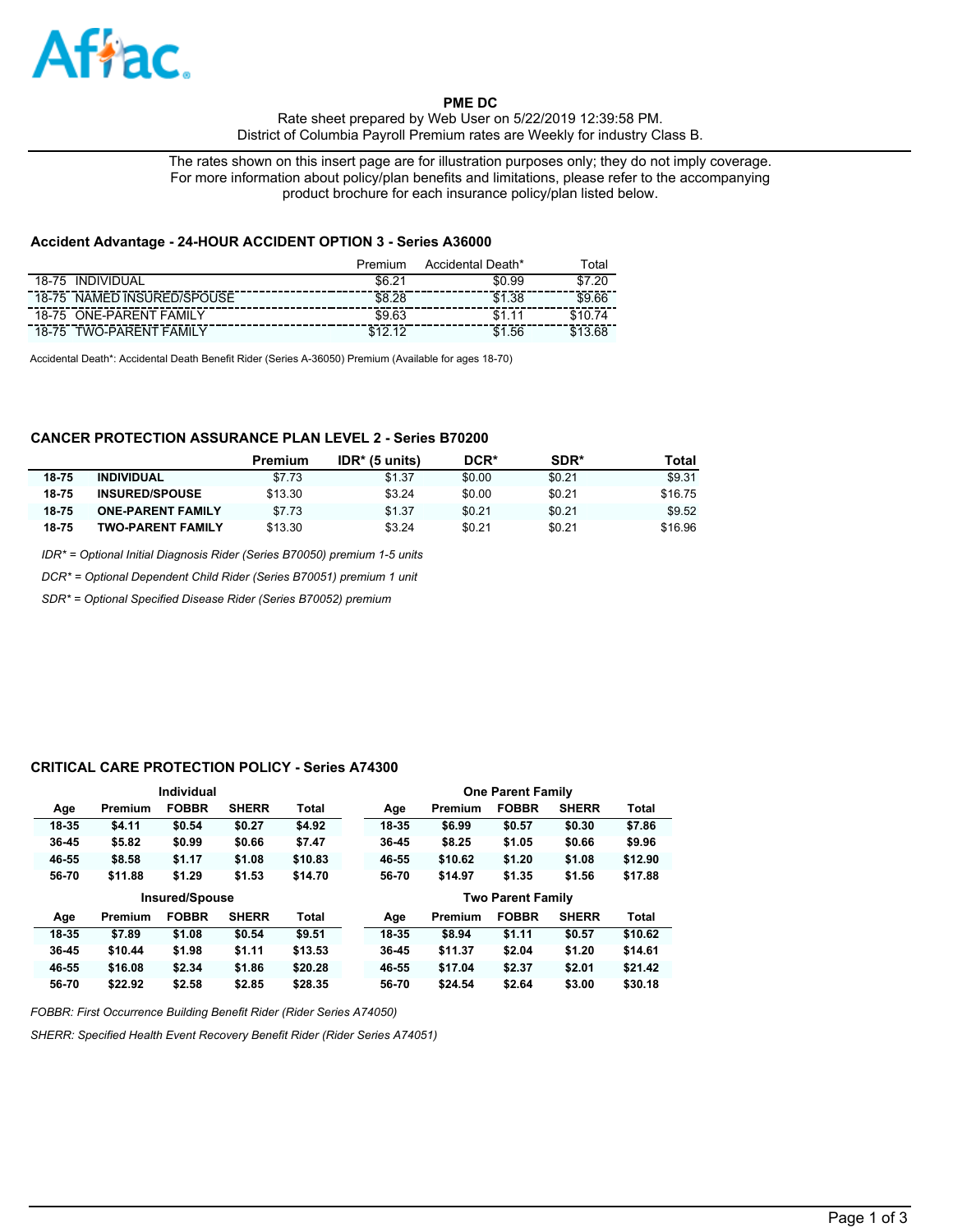

**PME DC**  Rate sheet prepared by Web User on 5/22/2019 12:39:58 PM. District of Columbia Payroll Premium rates are Weekly for industry Class B.

The rates shown on this insert page are for illustration purposes only; they do not imply coverage. For more information about policy/plan benefits and limitations, please refer to the accompanying product brochure for each insurance policy/plan listed below.

# **AFLAC-SHORT TERM DISABILITY - Series A-57600**

#### **Elimination Period Accident/Sickness - 0/7 DAYS**

| <b>Annual Income</b>  |       | \$22,000 | \$24.000 | \$26,000 | \$28,000 | \$30,000 | \$32,000 | \$34,000 | \$36,000 | \$38,000 | \$40.000 |
|-----------------------|-------|----------|----------|----------|----------|----------|----------|----------|----------|----------|----------|
| <b>Benefit Period</b> | Aae   | \$1.100  | \$1.200  | \$1.300  | \$1,400  | \$1.500  | \$1,600  | \$1.700  | \$1.800  | \$1.900  | \$2,000  |
| 3 MONTHS              | 18-49 | \$7.59   | \$8.28   | \$8.97   | \$9.66   | \$10.35  | \$11.04  | \$11.73  | \$12.42  | \$13.11  | \$13.80  |
|                       | 50-64 | \$8.91   | \$9.72   | \$10.53  | \$11.34  | \$12.15  | \$12.96  | \$13.77  | \$14.58  | \$15.39  | \$16.20  |
|                       | 65-74 | \$10.56  | \$11.52  | \$12.48  | \$13.44  | \$14.40  | \$15.36  | \$16.32  | \$17.28  | \$18.24  | \$19.20  |

## **AFLAC PLUS RIDER**

|       | <b>Aflac Plus Rider</b> |
|-------|-------------------------|
| 18-29 | \$0.72                  |
| 30-39 | \$1.02                  |
| 40-49 | \$1.74                  |
| 50-70 | \$2.97                  |

## **AFLAC HOSPITAL CHOICE - Option 1 Benefit Amount 500 - Series B40100**

|       |                          | Premium | <b>EBR</b> | <b>HSSCR</b> | Total   |
|-------|--------------------------|---------|------------|--------------|---------|
|       | 18-49 INDIVIDUAL         | \$4.02  | \$2.73     | \$4.35       | \$11.10 |
| 50-59 |                          | \$4.14  | \$3.12     | \$5.55       | \$12.81 |
| 60-75 |                          | \$4.29  | \$3.15     | \$7.23       | \$14.67 |
|       | 18-49 INSURED/SPOUSE     | \$5.28  | \$5.76     | \$7.95       | \$18.99 |
| 50-59 |                          | \$5.58  | \$6.48     | \$11.04      | \$23.10 |
| 60-75 |                          | \$5.73  | \$6.54     | \$13.83      | \$26.10 |
|       | 18-49 ONE-PARENT FAMILY  | \$5.28  | \$5.46     | \$6.00       | \$16.74 |
| 50-59 |                          | \$5.40  | \$5.58     | \$6.84       | \$17.82 |
| 60-75 |                          | \$5.52  | \$5.73     | \$8.94       | \$20.19 |
| 18-49 | <b>TWO-PARENT FAMILY</b> | \$6.03  | \$6.99     | \$8.10       | \$21.12 |
| 50-59 |                          | \$6.15  | \$7.11     | \$11.61      | \$24.87 |
| 60-75 |                          | \$6.27  | \$7.44     | \$14.79      | \$28.50 |

EBR\*: Extended Benefit Rider Premium (Available for ages 18-75)<br>HSSCR\*: Hospital Stay and Surgical Care Rider Premium (Available for ages 18-75)<br>\*Note – The Extended Benefit Rider and Hospital Stay and Surgical Care Rider